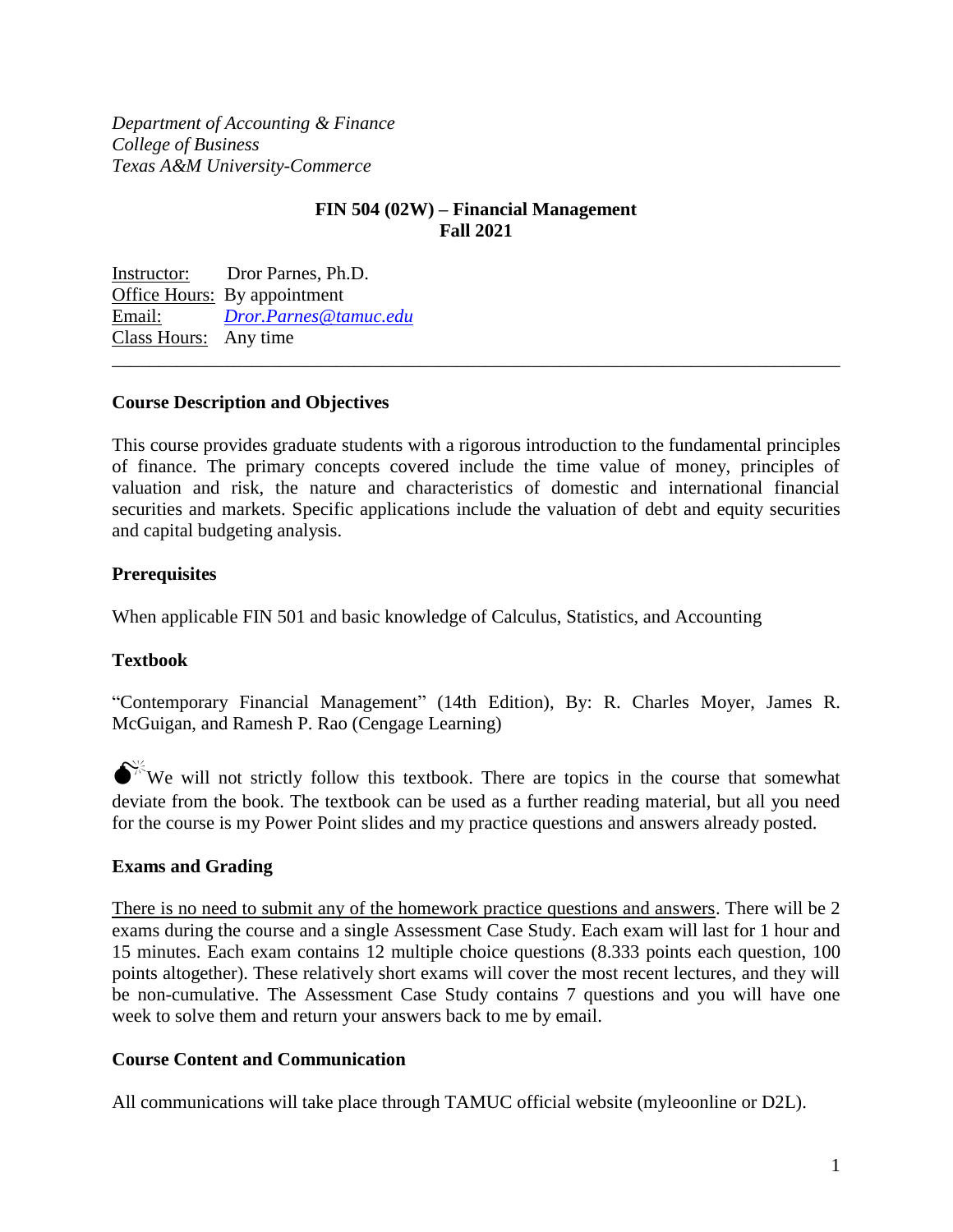## **Grading System**

Your final grade will be based on a simple average of the 2 exams and the Assessment Case Study (all get equal weights). In light of the high intensity of the course, make-up exams are only for students with proven medical records or extreme circumstances. Once this average is computed, I will assign a final grade according to: 'A' (from 90 to 100), 'B' (from 80 to 90), 'C' (from 70 to 80), 'D' (from 60 to 70), 'F' (less than 60). *There will be no optional bonus points or mercy assignments, so make sure to do your best these exams!*

 $\bigotimes^{\mathbb{X}}$  We will use a lot of calculus and statistical methods during the course. I will attempt to clarify these techniques when it is relevant, yet I can only do that concisely. Make sure to refresh your memory with those techniques. The best time to do that is yesterday!

## **Attendance and general behavior**

This is an online course and students must have high self-discipline. It is your responsibility to listen to the online lectures, to download / print the Power Point presentations and the practice questions and answers, and to take as many notes as you can. If you have additional questions, catch my attention right away (likely through email), or come to discuss it over office hours, but please do not wait until the last moment before the exams.

### **Students with Disabilities**

The Americans with Disabilities Act (ADA) is a Federal anti-discrimination statute that provides comprehensive civil rights protection for persons with disabilities. Among other things, this legislation requires that all students with disabilities be guaranteed a learning environment that provides for reasonable accommodation of their disabilities. If you have a disability requiring an accommodation, please contact:

Office of Student Disability Resources and Services, Gee Library Room 132 Phone: (932) 886 – 5150 or (932) 886 – 5835 Email: *[Rebecca.Tuerk@tamuc.edu](mailto:Rebecca.Tuerk@tamuc.edu)*

### **Scholastic Dishonesty**

Academic integrity is the cornerstone of the university. Any student, who attempts to gain an unfair advantage over other students by cheating, will fail the course and be reported to Texas A&M University-Commerce. "All students enrolled at the University shall follow the tenets of common decency and acceptable behavior conductive to a positive learning environment" Student Handbook.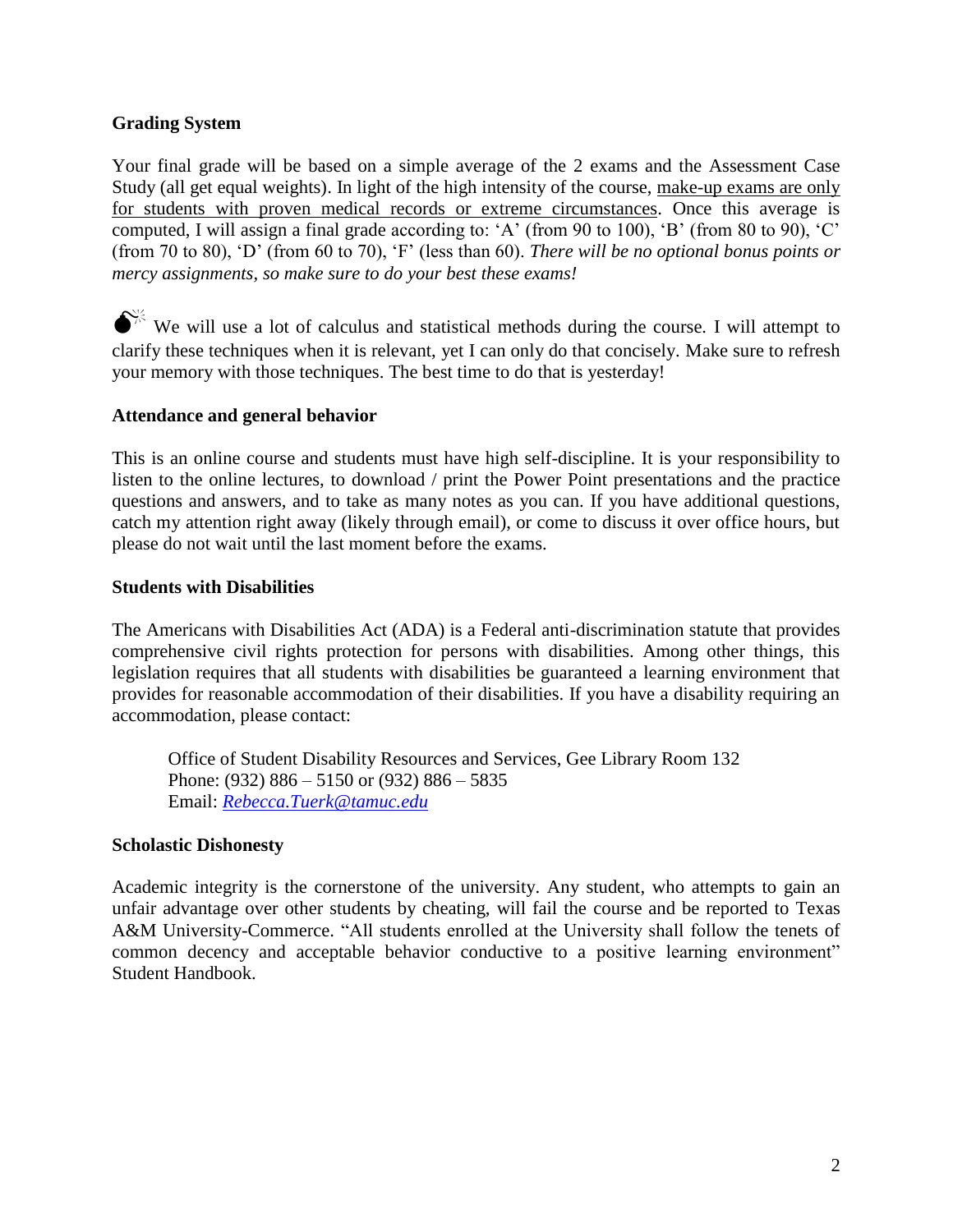### **Nondiscrimination Statement**

Texas A&M University-Commerce will comply in the classroom, and in online courses, with all Federal and state laws prohibiting discrimination and related retaliation on the basis of race, color, religion, sex, national origin, disability, age, genetic information, or veteran status. Further, an environment free from discrimination on the basis of sexual orientation, gender identity, or gender expression will be maintained.

# **Campus Concealed Carry**

Texas Senate Bill - 11 (Government Code 411.2031, et al.) authorizes the carrying of a concealed handgun in Texas A&M University-Commerce buildings only by persons who have been issued and are in possession of a Texas License to Carry a Handgun. Qualified law enforcement officers or those who are otherwise authorized to carry a concealed handgun in the State of Texas are also permitted to do so. Pursuant to Penal Code (PC) 46.035 and A&M-Commerce Rule 34.06.02.R1, license holders may not carry a concealed handgun in restricted locations. For a list of locations, please refer to

([\(http://www.tamuc.edu/aboutUs/policiesProceduresStandardsStatements/rulesProcedures/34Saf](http://www.tamuc.edu/aboutUs/policiesProceduresStandardsStatements/rulesProcedures/34SafetyOfEmployeesAndStudents/34.06.02.R1.pdf) [etyOfEmployeesAndStudents/34.06.02.R1.pdf\)](http://www.tamuc.edu/aboutUs/policiesProceduresStandardsStatements/rulesProcedures/34SafetyOfEmployeesAndStudents/34.06.02.R1.pdf) and/or consult your event organizer). Pursuant to PC 46.035, the open carrying of handguns is prohibited on all A&M-Commerce campuses. Report violations to the University Police Department at 903-886-5868 or 9-1-1.

## **Counseling Center**

The Counseling Center at A&M-Commerce, located in the Halladay Building, Room 203, offers counseling services, educational programming, and connection to community resources for students. Students have 24/7 access to the Counseling Center's crisis assessment services by calling 903-886-5145. For more information regarding Counseling Center events and confidential services, please visit [www.tamuc.edu/counsel](http://www.tamuc.edu/counsel)